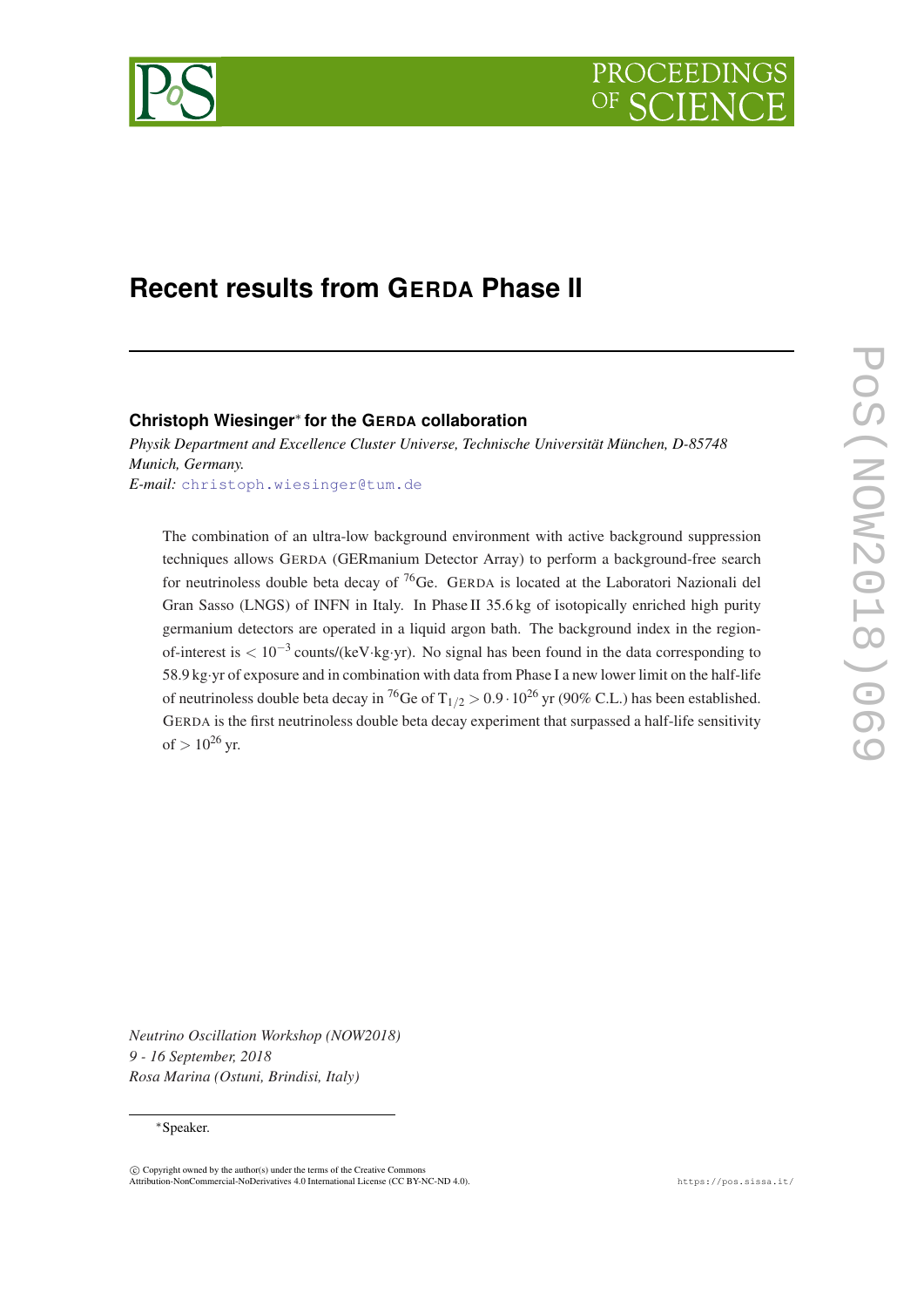#### 1. Neutrinoless double beta decay

In double beta ( $\beta\beta$ ) decay a nucleus  $^A_ZX$  decays into its daughter nucleus  $^A_{Z+2}Y$ . In the standard model this occurs with the emission of two electrons and two anti-neutrinos. An observation of a neutrinoless mode, so-called neutrinoless double beta  $(0\nu\beta\beta)$  decay, would imply a violation of lepton number conservation and establish the Majorana nature of neutrinos [[1](#page-3-0)]. In this case the two electrons would share the full Q-value ( $Q_{\beta\beta}$ ) of the decay.

#### 2. Experimental approach

Isotopically modified High-Purity Germanium (HPGe) detectors offer unique properties to search for  $0\nu\beta\beta$  decay. Enrichment in the  $\beta\beta$  isotope <sup>76</sup>Ge is well established and detectors that simultaneously constitute the source and the absorber yield a very high detection efficiency. The energy resolution is of  $\mathcal{O}(0.1\%)$  for the  $0\nu\beta\beta$  decay signal at  $Q_{\beta\beta} = 2039$  keV.



**Figure 1:** Event topologies and active background suppression in GERDA Phase II. Double beta ( $\beta\beta$ ) decay events in the germanium bulk generate a very localized energy deposition in one HPGe detector (a). Coincident energy depositions in several HPGe detectors, e.g. Compton scattered  $\gamma$ 's, are rejected in terms of detector anti-coincidence (b). The possibility to detect a coincident energy release in the detector surroundings, e.g. by liquid argon (LAr) scintillation, enables to suppress events with partial energy deposition in germanium (c). The internal field configuration of the HPGe detectors enables to discriminate events with multiple energy depositions in one crystal as well as surface events by pulse shape discrimination (PSD) (d). The drift path of charge carriers in the HPGe detectors is indicated.

Although HPGe ionization detectors do not allow particle identification, background can be discriminated by its event topology (see Fig. 1). The large stopping power of germanium results in very localized energy depositions of  $\mathcal{O}(1 \text{ mm}^3)$  from electrons released in  $\beta\beta$  decay. The mean free path of γ radiation at MeV-energies is generally much larger and results in a more widespread event topology. The granularity of several detectors in an array configuration allows to reject events that deposit energy in more than one HPGe detector. The capability for anti-coincidence rejection is largely enhanced by embedding the HPGe crystals in an active medium itself. In GERDA the HPGe detectors are operated in liquid argon (LAr), an excellent scintillator. Additionally, the pulse shape of HPGe signals carries information on the charge carrier drift path and consequently on the interaction point within the detector. This allows to identify and suppress events arising from multiple energy depositions within the same crystal as well as the rejection of surface  $\alpha$  and  $\beta$ events by pulse shape discrimination (PSD) [[2](#page-3-0)].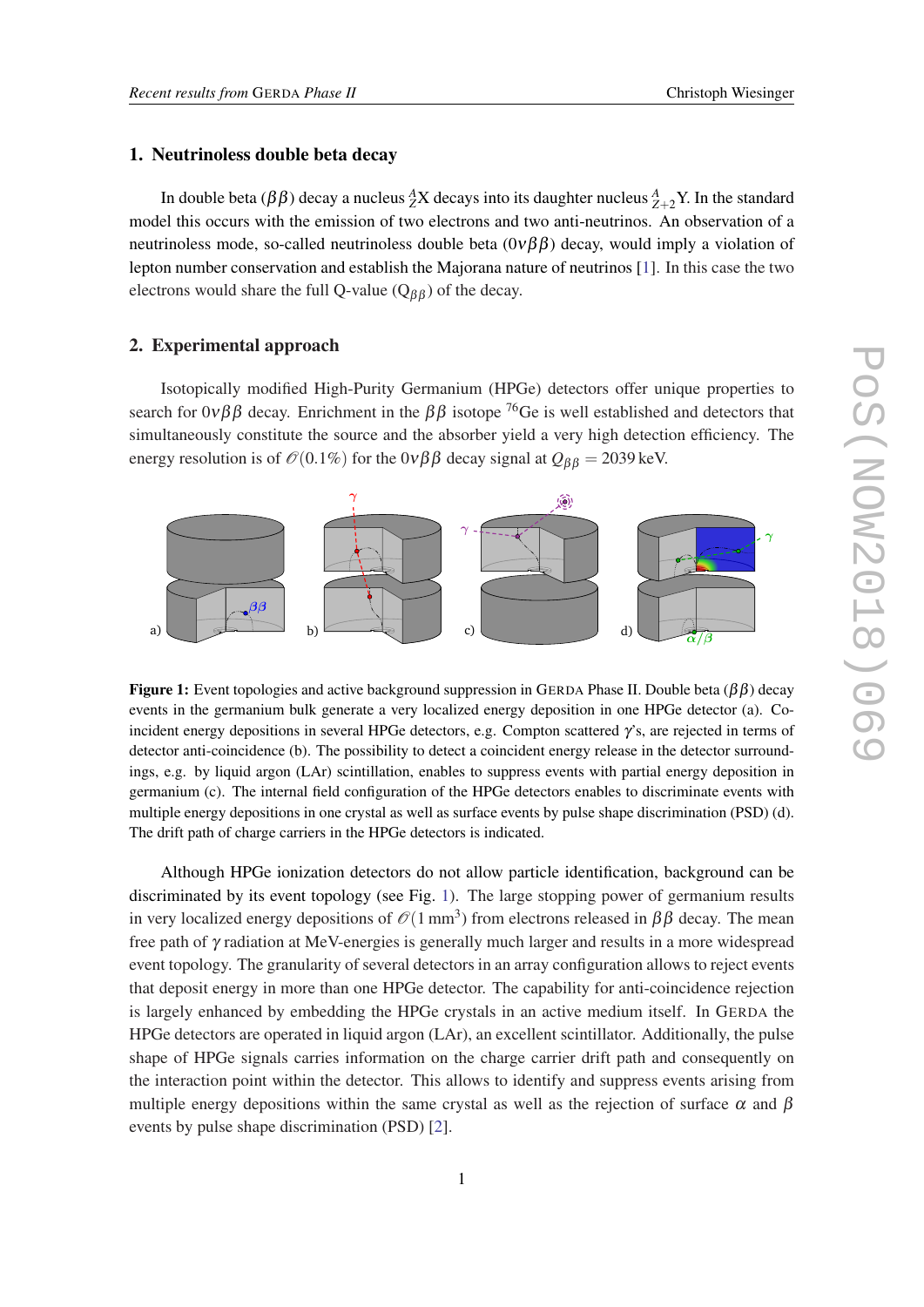#### 3. The GERDA setup

GERDA is located in Hall A of the LNGS underground laboratoy of INFN in Italy. LNGS provides a rock overburden of 3500 m water equivalent. Additional shielding is provided by a 590 m<sup>3</sup> water tank. It efficiently absorbs neutrons and is instrumented with photomultipliers (PMTs) to serve as Cherenkov veto for cosmic muons. Inside the water tank a  $64 \text{ m}^3$  cryostat filled with LAr is situated. The germanium detector array is inserted into the cryostat via an air-tight lock from a clean room on top of the experiment. The LAr provides another layer of high-purity shielding and at the same time acts as coolant for the HPGe detectors. In Phase II the array comprises of 40 HPGe detectors in a seven string configuration, from which 37 detectors with a total mass of 35.6 kg are made from enriched germanium with  $\sim 87\%$  <sup>76</sup>Ge. They can be divided in 7 (semi-)coaxial detectors from former experiments and 30 custom-made Broad Energy germanium (BEGe) detectors. BEGe detectors posses superior performance in terms of energy resolution and PSD, but have lower detector mass. All materials close to the array are reduced to a minimum and selected for highest radiopurity. Together with the array a liquid argon light instrumentation has been inserted into the cryostat. Scintillation light emerging from the array surroundings is detected with PMTs and wavelength shifting fibers coupled to silicon photomultipliers [\[3\]](#page-3-0).

#### 4. Performance and results

The data taking of GERDA Phase II started in December 2015. Until April 2018, 58.9 kg·yr of analysis data were collected. Events in an energy interval  $\pm 25 \text{ keV}$  around  $Q_{\beta\beta}$  are stripped from the data stream and only analyzed after all input parameters are frozen. The classification of events from previously unblinded data [[4](#page-3-0)] has not been changed. The main datasets contain an exposure of 23.1 kg·yr from coaxial and 30.8 kg·yr from BEGe type detectors. Weekly calibrations with <sup>228</sup>Th sources guarantee a properly defined energy scale over the full data taking period. Between calibrations, instabilities are tracked by test pulses injected into the front end electronics. Instable detectors and periods are removed from the analysis. The energy reconstruction is performed with a digital filter optimized for low-frequency noise rejection [[5](#page-3-0)]. The full-width at half-maximum (FWHM) at  $Q_{\beta\beta}$  is 3.6(1) keV for coaxial and 3.0(1) keV for BEGe detectors (see Fig. [2](#page-3-0)).

Events with a registered LAr light emission that is above a threshold individually set for each light detector are rejected. Random coincidence rejection due to naturally present <sup>39</sup>Ar and dark rate is 2.3(1)%. Pulse shape discrimination for BEGe detectors is carried out by a mono-parametric cut based on the ratio between current pulse amplitude and total collected energy. The cut values are determined from calibration data to accept 90% of the double escape peak of  $^{208}$ Tl - a proxy for signal-like single-site events. Rejection of  $\alpha$  surface events is achieved by cutting events  $> 4\sigma$ from the single-site distribution. For coaxial detectors an artificial neural network analysis trained on calibration data is used. It is completed by a rise time cut for surface  $\alpha$  rejection. The acceptance for signal events is 71(4)% for coaxial and 88(3)% for BEGe detectors. The background level is determined in an energy window from 1930 to 2190 keV excluding  $\pm$ 5 keV around Q<sub>ββ</sub> and the known  $\gamma$  lines from <sup>208</sup>Tl and <sup>214</sup>Bi at 2104 keV and 2119 keV respectively. The background index after active background rejection cuts is  $5.7^{+4.1}_{-2.6} \cdot 10^{-4}$  counts/(keV⋅kg⋅yr) for coaxial and 5.6<sup> $+3.4$  $+3.4$  $+3.4$ </sup> · 10<sup>-4</sup> counts/(keV·kg·yr) for BEGe detectors (see Fig. 3). A combined unbinned maximum